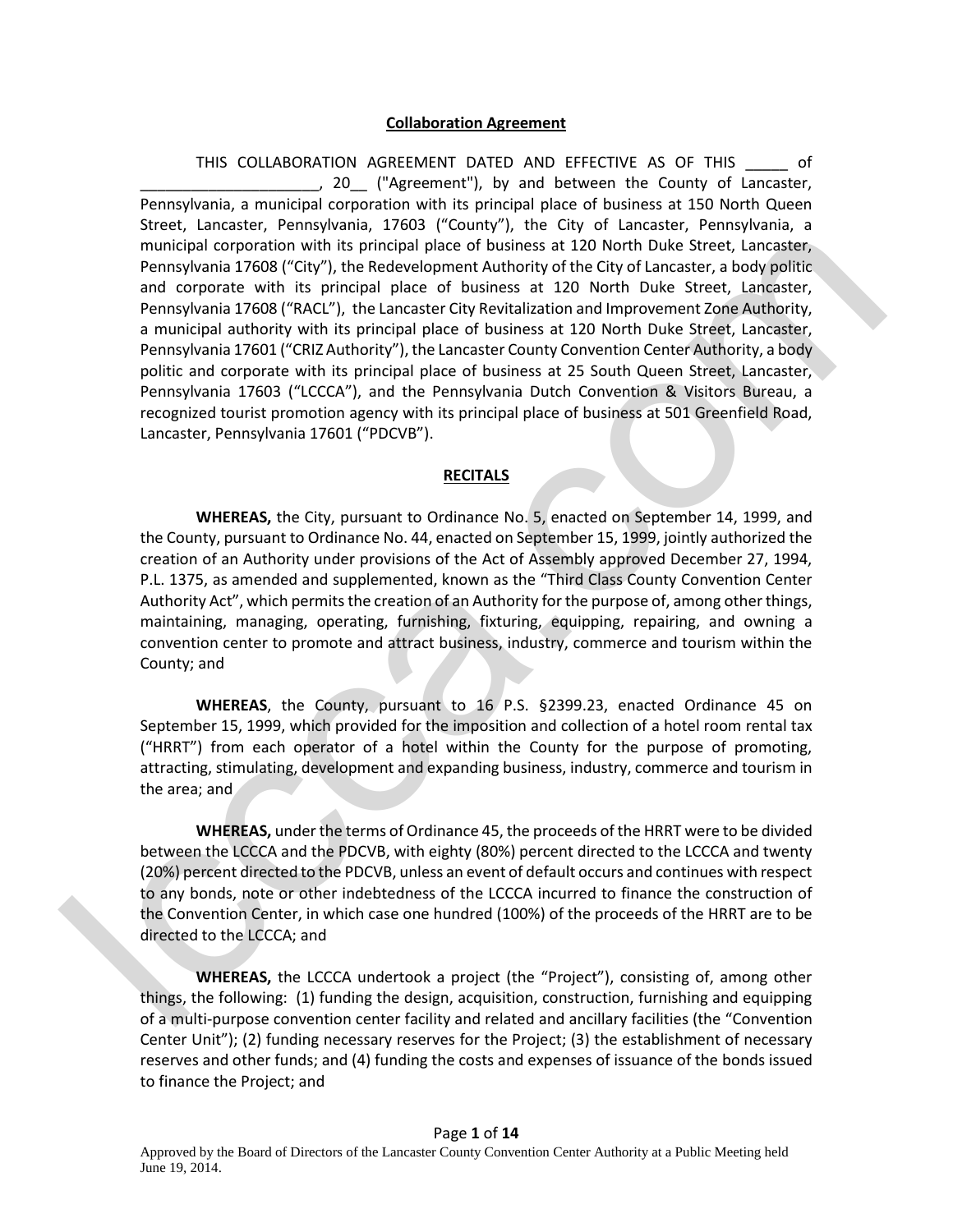**WHEREAS,** to finance the costs of the Project, the LCCCA issued its Hotel Room Rental Tax Revenue Bonds, Series of 2003 in the aggregate principal amount of \$40,000,000 (the "Original 2003 Bonds") and its Hotel Room Rental Tax Revenue Bonds, Series of 2007 in the aggregate principal amount of \$23,920,000 (the "Original 2007 Bonds"); and

**WHEREAS,** the Original 2003 Bonds were issued pursuant to the terms of a Trust Indenture dated as of December 15, 2003, as amended and supplemented by a First Supplemental Trust Indenture dated as of March 15, 2007, as further amended and supplemented (the "Original 2003 Indenture"), between the LCCCA and Manufacturers and Traders Trust Company, as trustee (the "Trustee"); and

**WHEREAS,** the Original 2007 Bonds were issued pursuant to the terms of a Trust Indenture dated as of March 15, 2007, as amended and supplemented (the "Original 2007 Indenture"), between the LCCCA and the Trustee; and

**WHEREAS,** on October 29, 2003, the County enacted Ordinance 73, pursuant to which the County authorized the execution of a Guaranty Agreement dated as of December 15, 2003 among the County, the LCCCA and the Trustee with regard to a portion of the Original 2003 Bonds, pursuant to which the County has guaranteed a portion of the LCCCA's obligations to replenish the Debt Service Reserve Fund required by the Original 2003 Bonds in the event the funds on deposit therein fall below the minimum level required by the Indenture, up to a maximum of \$1,506,960.00 in any fiscal year and an overall maximum of approximately \$20,000,000.00; and

**WHEREAS,** on August 25, 2011, the LCCCA authorized the amendment and restatement of the Original 2003 Bonds as the Amended and Restated Hotel Room Rental Tax Revenue Bonds, Series of 2003 (as so amended and restated, the "2003 Bonds"), which added a new interest rate and included other necessary amendments in connection therewith, issued pursuant to the Original 2003 Indenture, amended and supplemented by an Amended and Restated Trust Indenture (as so amended and restated, the "2003 Indenture") and purchased by Wells Fargo Bank, National Association (the "Bank") pursuant to the terms of a Continuing Covenants Agreement between the Authority and the Bank (the "2003 Continuing Covenants Agreement"); and

**WHEREAS,** on August 25, 2011, the LCCCA also authorized the amendment and restatement of the Original 2007 Bonds as the Amended and Restated Hotel Room Rental Tax Revenue Bonds, Series of 2007 (as so amended and restated, the "2007 Bonds" and, together with the 2003 Bonds and any bonds issued to refinance the 2003 Bonds and/or the 2007 Bonds, the "Bonds"), which added a new interest rate and included other necessary amendments in connection therewith, issued pursuant to the Original 2007 Indenture, as amended and supplemented by an Amended and Restated Trust Indenture (as so amended and restated, the "2007 Indenture" and, together with the 2003 Indenture, the "Indentures") and purchased by the Bank pursuant to the terms of a Continuing Covenants Agreement between the Authority and the Bank (the "2007 Continuing Covenants Agreement" and, together with the 2003 Continuing Covenants Agreement, the "Continuing Covenants Agreements"); and Indenture deterate and December 15, 2003, as a smealed and supplemented by pair  $R = 0.001$  and restrict supplemented the "Original 2003 Indenture", between the CCCA and Manufacturers and Trades Trust Comparison<br>2003 Inden

**WHEREAS**, the Bonds, the Indentures, the Continuing Covenants Agreements and all other documents, agreements and instruments executed in connection therewith are collectively referred to herein as the "LCCCA Bond Documents"; and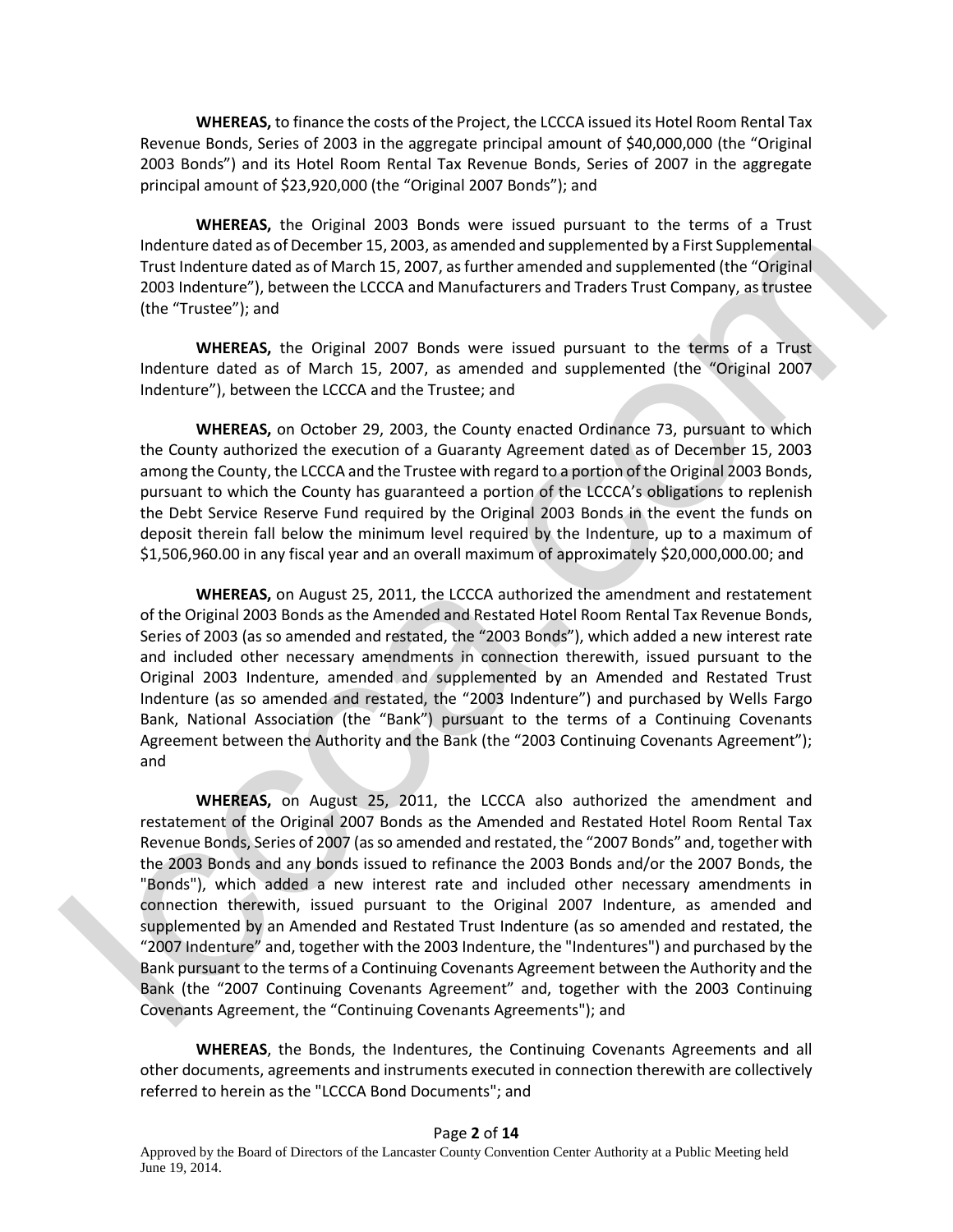**WHEREAS,** the interest rate modes then in effect pursuant to the Continuing Covenants Agreements of the Bonds were effective until March 1, 2013, which date has been extended by the parties until July 1, 2014; and

**WHEREAS,** as part of the terms and conditions of the LCCCA Bond Documents, the LCCCA was required to complete a study of its operations and sales in anticipation of the negotiation of amended financing terms offered by the Bank; and

**WHEREAS,** the LCCCA complied with this condition by hiring Convention, Sports & Leisure ("CS&L"), which issued its report in May 2012 recommending changes to operations, contracts, marketing efforts, and the like to ensure the continued future viability of the Project; and

**WHEREAS,** the LCCCA, with the benefit of the CS&L report and support from certain community stakeholders, began negotiating with the Bank beginning in August 2012 on the refinancing of the Bonds; and

**WHEREAS,** in the meantime, between April 1, 2012 and January 1, 2013, and again from April 1, 2013 through the present, all HRRT revenues were diverted to the LCCCA in accordance with Ordinance 45 during those periods; and

**WHEREAS,** based on current projected revenues and expenses, including the interest accruing on the Bonds, it is currently not projected that the HRRT revenues will revert to the 80/20 distribution ratio to the LCCCA and PDCVB for the foreseeable future; and

**WHEREAS,** despite their negotiations the LCCCA and the Bank were unable to reach agreement on financing terms before March 1, 2013, and therefore agreed to extend the current financing terms until the current expiration of July 1, 2014, pursuant to five separate extensions; and

**WHEREAS,** on May 19, 2014, the Bank presented a Term Sheet to the LCCCA that details the terms and conditions for the continued holding of all of the issued and outstanding Bonds (the "Term Sheet") for a period of five (5) years from the date of closing, a copy of which is attached hereto as Exhibit "A"; and

**WHEREAS,** the LCCCA desires to accept the terms and conditions of the Term Sheet and authorize and take any and all actions required thereunder, so that the Bank will agree to continue to own the Bonds for an additional five (5) year period; and

**WHEREAS,** the parties hereto acknowledge and agree that the long-term financial stability of the Convention Center to be provided by a five (5) year financing commitment is important to the marketability of the Convention Center and, in turn, the promotion and attraction of business, industry, commerce and tourism within the County; and worked to consider the Bank state. The theorem is the tect of the Bank state. The tect that is a member of the Bank state. The tect is a member of the Bank state. The tect is a member of the Bank state. The tect is a memb

**WHEREAS,** the parties hereto acknowledge that the promotion and attraction of business, industry, commerce and tourism within the County is essential to their respective missions and businesses, and therefore the acceptance of the Term Sheet by the LCCCA is desirable and valuable to each of them individually as entities.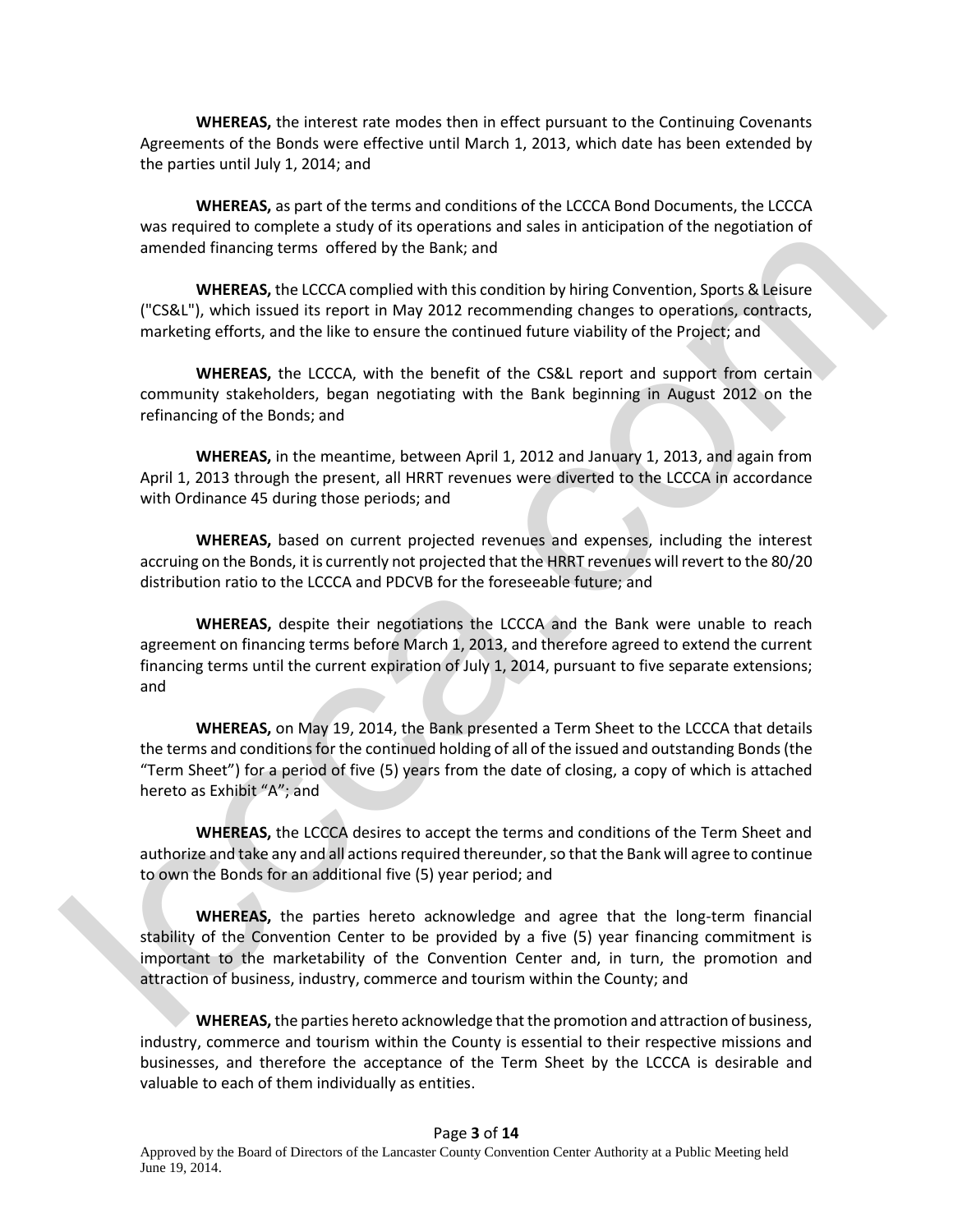**NOW, THEREFORE,** for good and valuable consideration, the receipt and sufficiency of which is mutually acknowledged, and with the intent to be legally bound hereby, the parties hereto covenant and agree that:

## **TERMS AND CONDITIONS**

## **1. Contributions of the LCCCA**

- 1.1 Marketing
- 1.1.1 LCCCA agrees to make payments to the Convention Center Unit's operator for the purpose of targeting marketing activities to attract Priority 1 and Priority 2 events at the Convention Center, as more fully set forth in Section 6 below. The funding amount shall be Thirty-Five Thousand Dollars (\$35,000.00) per year through 2020. The payments shall be funded from the LCCCA's Agency Account. 1. Contributions of the LCCCA<br>
1.1 Marketing<br>
1.1 LCCCA agrees to make payments to the Convention Center Unit's<br>
1.1 LCCCA agrees to make payments to the Convention Center Unit's<br>
1.1 LCCCA agrees to make payments to the
	- 1.1.2 The LCCCA agrees to approve an annual marketing budget and transfer the available funds and disburse the following minimum annual expenses for marketing Priority 1 & Priority 2 events.

2014-2015 \$229,000.00 2015-2016 \$242,000.00 2016-2017 \$291,000.00 2017-2018 \$340,000.00 2018-2019 \$389,000.00 2019-2020 \$405,000.00 2020-2021 \$423,000.00

- 1.1.3 Payments by LCCCA for the marketing funding set forth in this Section shall be made directly to the Convention Center Unit's operator, and are due in four (4) equal installments on July 1, September 1, October 1, and December 1 of each year, for that year's marketing campaign.
- 1.1.4 LCCCA's obligations hereunder are for a seven (7) year period between July 1, 2014 and June 30, 2021.
- 1.1.5 The annual marketing budget provided in this Section 1.1 is exclusive of the costs allocated by the Convention Center Unit's operator for the sales at the Convention Center Unit ("Convention Sales"). Such Convention Sales expenses include, but are not limited to, payroll of the Convention Center Unit's operator's staff allocated to the Convention Center Unit including but not limited to payroll, benefits, payroll taxes, incentives, sick time, vacation and holiday pay properly allocable to all Convention Center events in accordance with the cost allocation provisions set forth in the IHR Guidelines identified in the Second Amendment to the JDA

#### Page **4** of **14**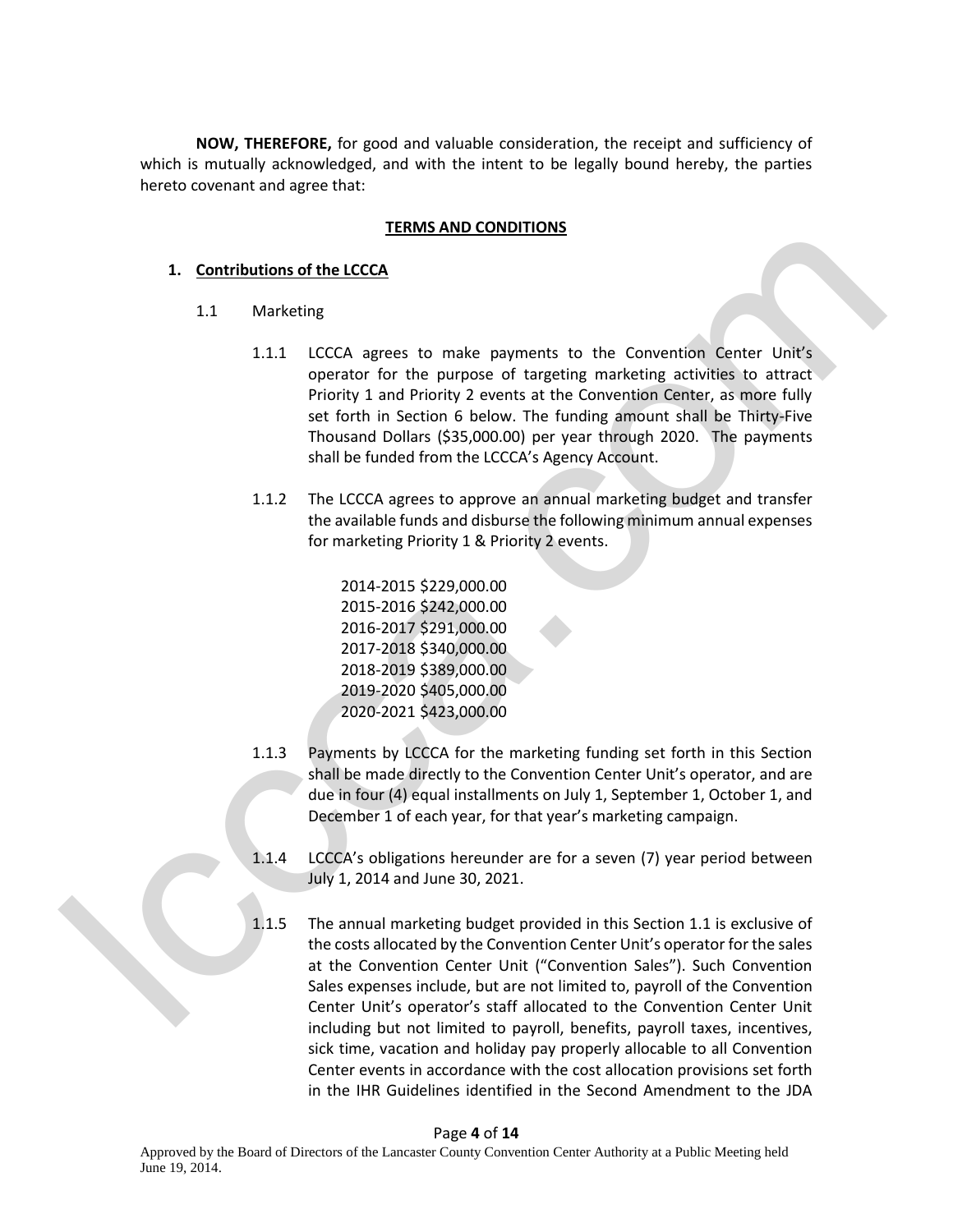(defined herein). The LCCCA shall at all times continue to budget for and fund the appropriate level of Convention Sales expenses to ensure the Convention Sales function is appropriately carried out by the Convention Center Unit's operator.

- 1.2 Furniture, Fixtures and Equipment
	- 1.2.1 LCCCA hereby adopts and accepts the following FF&E and Capital Reserve funding schedule as applicable to the LCCCA for the years provided, the monies for which shall be deposited into an FF&E and Capital Reserve Account owned and maintained by the LCCCA:

| 1.2.1.1 2012 | \$200,000 |
|--------------|-----------|
| 1.2.1.2 2013 | \$300,000 |
| 1.2.1.3 2014 | \$400,000 |
| 1.2.1.4 2015 | \$700,000 |
| 1.2.1.5 2016 | \$700,000 |
| 1.2.1.6 2017 | \$800,000 |
| 1.2.1.7 2018 | \$900,000 |
| 1.2.1.8 2019 | \$900,000 |
| 1.2.1.9 2020 | \$900,000 |
|              |           |

1.2.2 Funding by the LCCCA pursuant to the FF&E and Capital Reserve funding schedule adopted herein shall occur

> within fifteen (15) days of receipt of any disbursement from the CRIZ for that year or on January 1 of that year, whichever is later By July 1, 2016, the LCCCA musts have contributed into an FF&E and Capital Reserve Account, from whatever source, a total of \$2.3 million dollars.

1.2.3 The LCCCA shall be required to disburse funds from the FF&E and Capital Reserve Account solely for the repair, replacement and renovation of FF&E and capital improvements to maintain the Quality Standards in the existing Convention Center Unit and Common Elements of the Condominium. 1.21 LCCCA hereby adopted to the CLCC for the years provided, the mondest or the cluster of the space of the according schedule as a split-able to the LCCCA for the years provided, the<br>mondest for which stall be deposted

# **2. Contribution of the PDCVB**

2.1 The PDCVB agrees to execute and deliver an irrevocable letter directing the Lancaster County Treasurer to direct one hundred (100%) percent of the HRRT revenues to the LCCCA for a minimum period of five (5) years, effective with disbursements in July 2014 and ending with disbursements in June 2019. Commencing with disbursements occurring in July 2019, the terms of Lancaster County Ordinance 45 shall again govern the distribution of HRRT revenues. If for any reason during this period the PDCVB receives a check for payment of HRRT revenues from any entity other than as provided in Section 2.2, the PDCVB agrees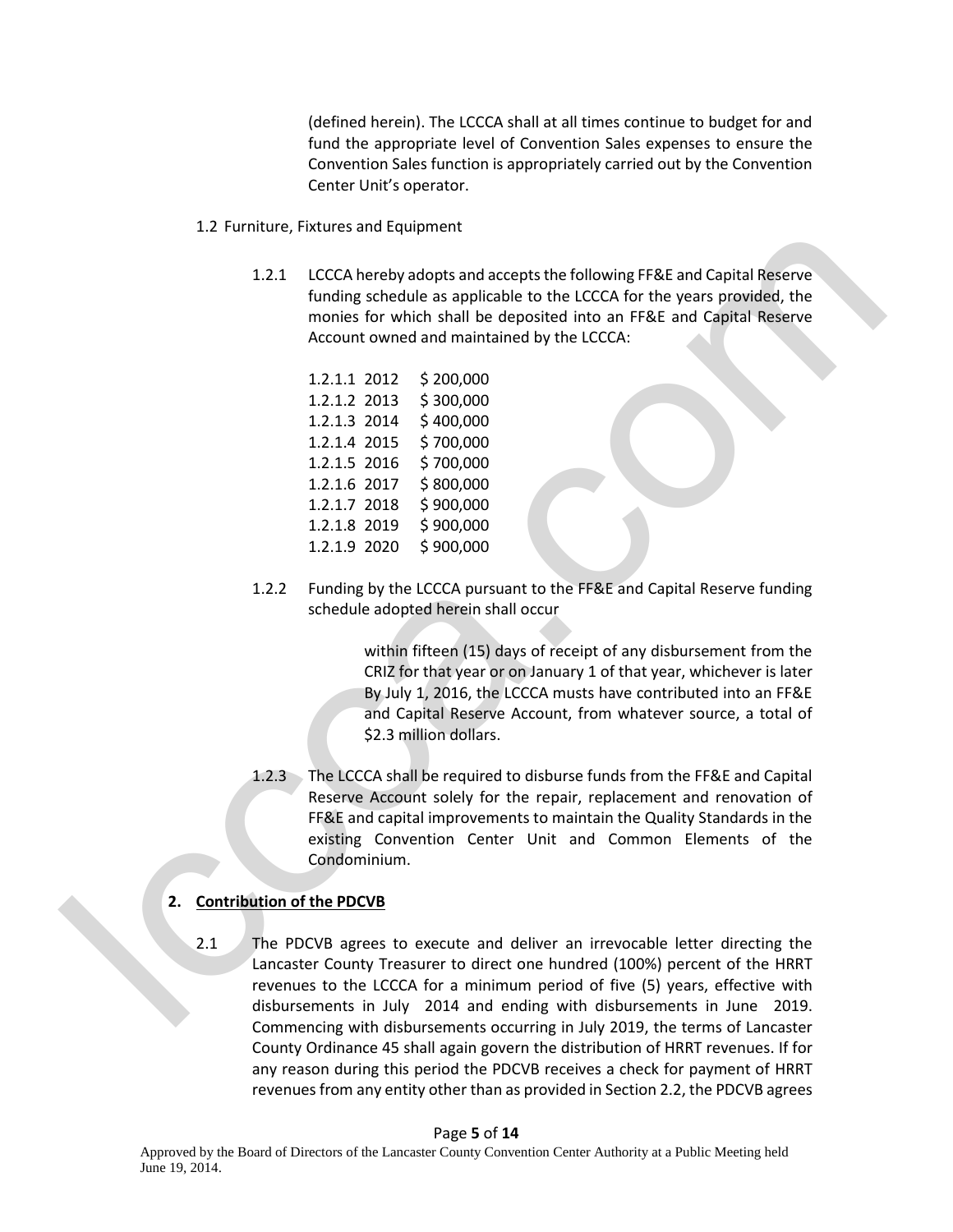to endorse said check over and deliver same to the LCCCA within two (2) business days.

- 2.2 The parties agree that, if, as of December 31, 2016, 2017 and/or 2018 (i) the funds and/or cash equivalents on deposit under the Indentures exceed Five Million Seven Hundred and Fifty Thousand Dollars (\$5,750,000.00) after payment of all obligations of the LCCCA then due and owing (including, but not limited to, those as set forth more fully in this Agreement and all LCCCA Bond Documents) and (ii) the LCCCA certifies in writing that it is not in breach of this Agreement or any LCCCA Bond Document, then the LCCCA shall notify the Trustee to remit payment of the lesser of (i) any funds in excess of \$5,750,000.00 to the PDCVB and (ii) an amount not to exceed the equivalent of twenty (20%) percent of the HRRT revenues for that year.
- 2.2.1 By way of example only, if HRRT revenues for 2016 are \$5,000,000.00, twenty (20%) percent would equal \$1,000,000.00. If the LCCCA reserve fund as of December 31, 2016, were \$6,250,000.00, and the LCCCA has met its financial obligations including but not limited to funding the operating expenses for the Convention Center Unit, including the required FF&E and Capital Reserve Account and annual marketing expenses and certified to its continuing compliance with this Agreement and each LCCCA Bond Document, the LCCCA would notify the Trustee to remit payment in the amount of \$500,000.00 to the PDCVB. columentaristic contribution to the Houston control of the matterial and the control of the control of the control of the control of the control of the section is the control of the section of the section of the section o
	- 2.2.2 Any payment made pursuant to this Section by the LCCCA/Trustee shall be made no later than January 15 immediately following the test date.
	- 2.3 The PDCVB expressly acknowledges and concedes that, in the absence of the LCCCA's acceptance of the Term Sheet from the Bank, which includes a requirement that the PDCVB consent to this diversion of HRRT revenues, the terms and conditions of the LCCCA Bond Documents would likely result in the diversion of One Hundred Percent (100%) of those revenues for the indefinite future, and therefore this Agreement provides access to future revenues to which they may not otherwise be entitled.

# **3. Contribution of the City**

- 4.1 Marketing Consortium
	- 4.1.1 The Redevelopment Authority of the City of Lancaster agrees to make annual payments to the Convention Center Unit's operator for the purpose of targeting sales and marketing activities to attract Priority 1 and Priority 2 events at the Convention Center, as more fully set forth in Section 6 below. The annual funding amount shall be One Hundred Thousand Dollars (\$100,000.00).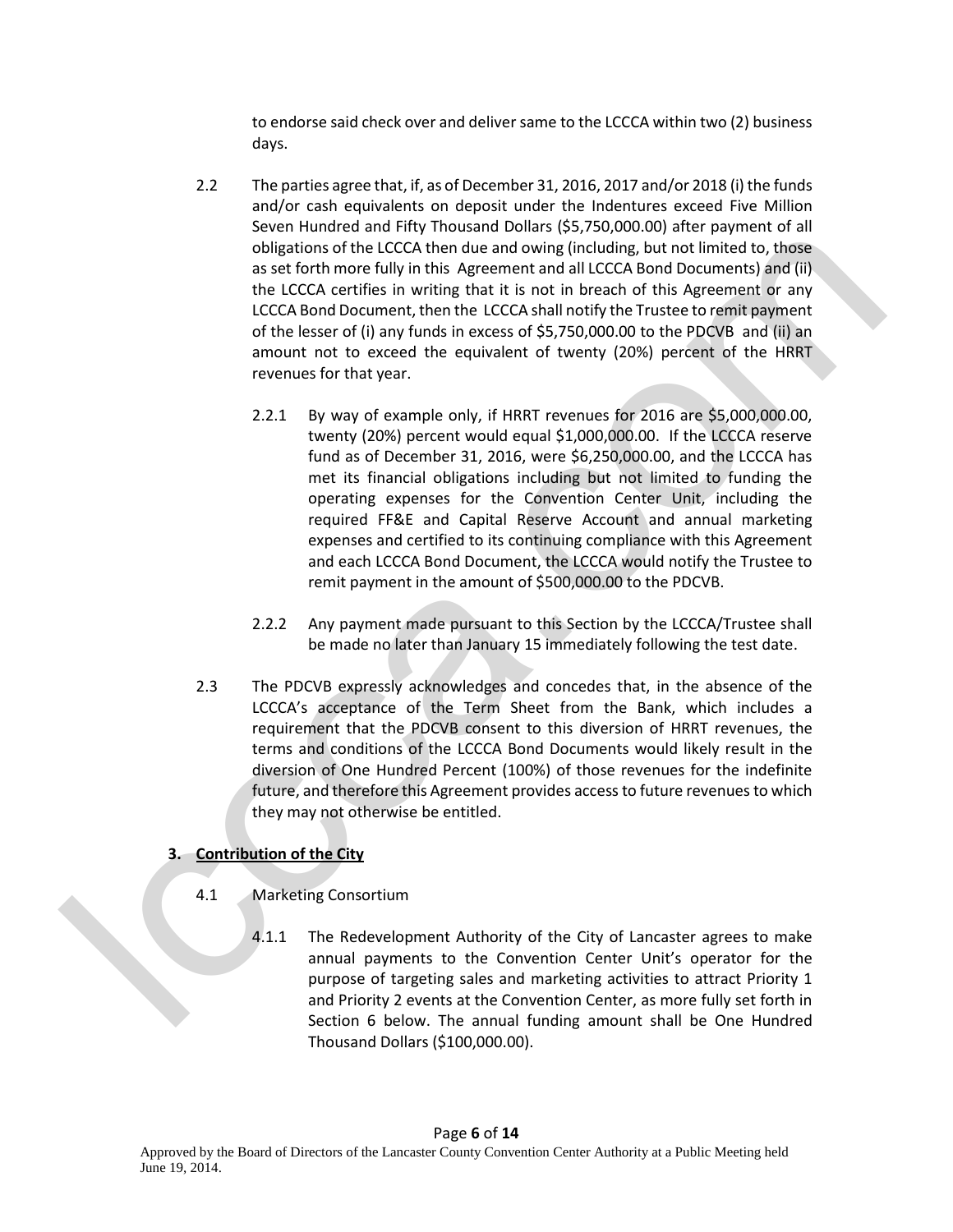- 4.1.2 Quarterly payments, due on the first day of each quarter in equal amounts, are to be made directly to the Convention Center Unit's operator.
- 4.1.3 RACL's obligations hereunder shall be for a period of seven (7) years following the effective date of this Agreement.
- 4.2 Furniture, Fixtures and Equipment
	- 4.2.1 The City agrees to request the City Revitalization and Improvement Zone (CRIZ) Board to make annual payments to the LCCCA for purposes of funding a portion of the LCCCA's obligations under the JDA and the Condominium Declaration to provide for the replacement of furniture, fixtures and equipment within the Convention Center, in the total amount of \$5,000,000.
	- 4.2.2 The CRIZ annual obligations hereunder shall be as follows:

4.2.2.1 2014 \$ 500,000 4.2.2.2 2015 \$ 500,000 4.2.2.3 2016 \$ 700,000 4.2.2.4 2017 \$ 700,000 4.2.2.5 2018 \$ 800,000 4.2.2.6 2019 \$ 900,000 4.2.2.7 2020 \$ 900,000

- 4.2.3 Payments shall be made on at least an annual basis directly to the LCCCA to meet its obligations under Section 1.2.1, and are due no later than January 31 of each calendar year, with the exception of the 2014 and 2015 contributions, which are expected to be paid no later than December 31, 2015. Payments can be made more frequently, or on an advanced basis, at the discretion of the CRIZ Board. 4.2 Furniture, Fixtures and Equipment<br>
4.2 Furniture, Fixtures and Equipment<br>
4.2.1 The City agrees to request the City Revistington and improvement Zone<br>
4.2.1 The City agrees to request the City Revistington and improve
	- 4.2.4 In the event the CRIZ Authority does not secure the necessary funds by December 31, 2015, but secures the funds at a later date, the CRIZ Authority shall remain obligated on the full \$5,000,000 FF&E and Capital Reserve Account payments provided herein, less any amounts paid by the City to that date pursuant to the Deficiency Guaranty set forth in Section 4.3 below.
		- 4.2.4.1. In such case, the CRIZ Authority shall be required to remit to the LCCCA all FF&E funds set forth for the years prior to the CRIZ Authority securing such funds as set forth in Section 4.2.2 above, plus the current year's funding amount, within fifteen (15) days of securing such. For example, if the CRIZ Authority secures its initial funding in 2016, the CRIZ Authority shall be responsible for remitting a total of \$1,700,000 to the LCCCA within fifteen (15)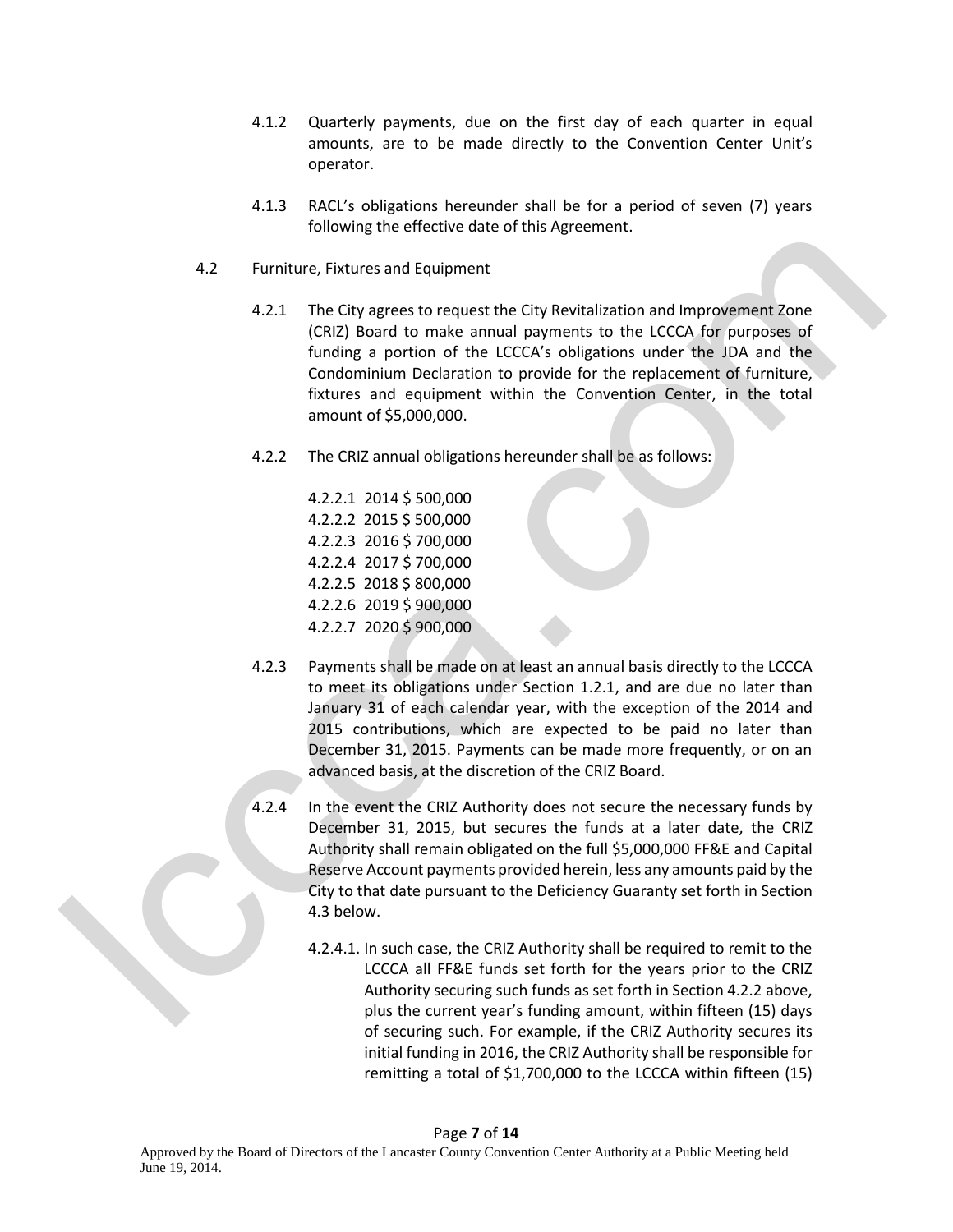days of securing such funds. All future funding shall occur as set forth in Section 4.2.2 and 4.2.3 above.

- 4.2.5 The unavailability of any funds provided to the LCCCA by the CRIZ Authority under this section 4.2 shall not be a condition precedent to, or provide relief from, the LCCCA's obligations to fund its FF&E and Capital Reserve amounts.
- 4.3 Deficiency Guaranty
	- 4.3.1 The City agrees to provide a deficiency guaranty of funding towards the marketing and FF&E and Capital Reserve obligations of the LCCCA as set forth in section 1, supra, in an amount not to exceed Two Million Dollars (\$2,000,000) in total for the period of 2014 through 2020.
- 4.3.2. The deficiency guaranty shall only be required and applicable in the event that the City's City Reinvestment and Improvement Zone (CRIZ) fails to advance funding to the LCCCA in accordance herewith. Should the CRIZ fail to raise funds sufficient to meet its funding obligations to the LCCCA pursuant to the schedule provided herein, any payments made by the City pursuant to its deficiency guaranty shall operate to reduce the amount of FF&E otherwise due and owing as set forth in Section 4.2.2 above. Reserve amounts.<br>
1.3 Deficiency Guaranty of funding towards the<br>
1.4.3 The City agrees to provide a deficiency guaranty of funding towards the<br>
moritoring and FR&E and Capital Reserve obligations of the LCCCA as set<br>
1.6
	- 4.3.3. The City's deficiency guaranty is subject to and conditioned upon approval by City Council of the City of Lancaster, adoption by the City Council of any necessary ordinances, and if required, approval by the Pennsylvania Department of Community and Economic Development under and pursuant to the Pennsylvania Local Government Unit Debt Act.

# **4. Contribution of the County**

- 5.1 The County of Lancaster will provide a Guaranty of the timely payment of principal and interest due on the Bonds issued by the LCCCA to finance the Project, mandatory sinking fund redemptions and optional redemptions directed by the Authority (but not mandatory redemptions required by the Bank following the Mandatory Tender Date), to the extent permitted by the Local Government Unit Debt Act, to be expressed in a separate and specific Guaranty document.
	- 5.1.1 The County's Guaranty will be called upon only in the event that the proceeds available in the LCCCA Debt Service Reserve Fund (to be funded from the Hotel Tax Revenues monthly in the amount of 1/12 of the annual principal and interest) are insufficient to satisfy any principal, redemption and/or interest then due and owing on the Bonds. Any County payments made pursuant to this obligation may be reimbursed from Hotel Tax Revenues after the minimum fund balance requirements in the Indenture are satisfied, as is more fully described and set forth in the separate and specific Guaranty document and related documents.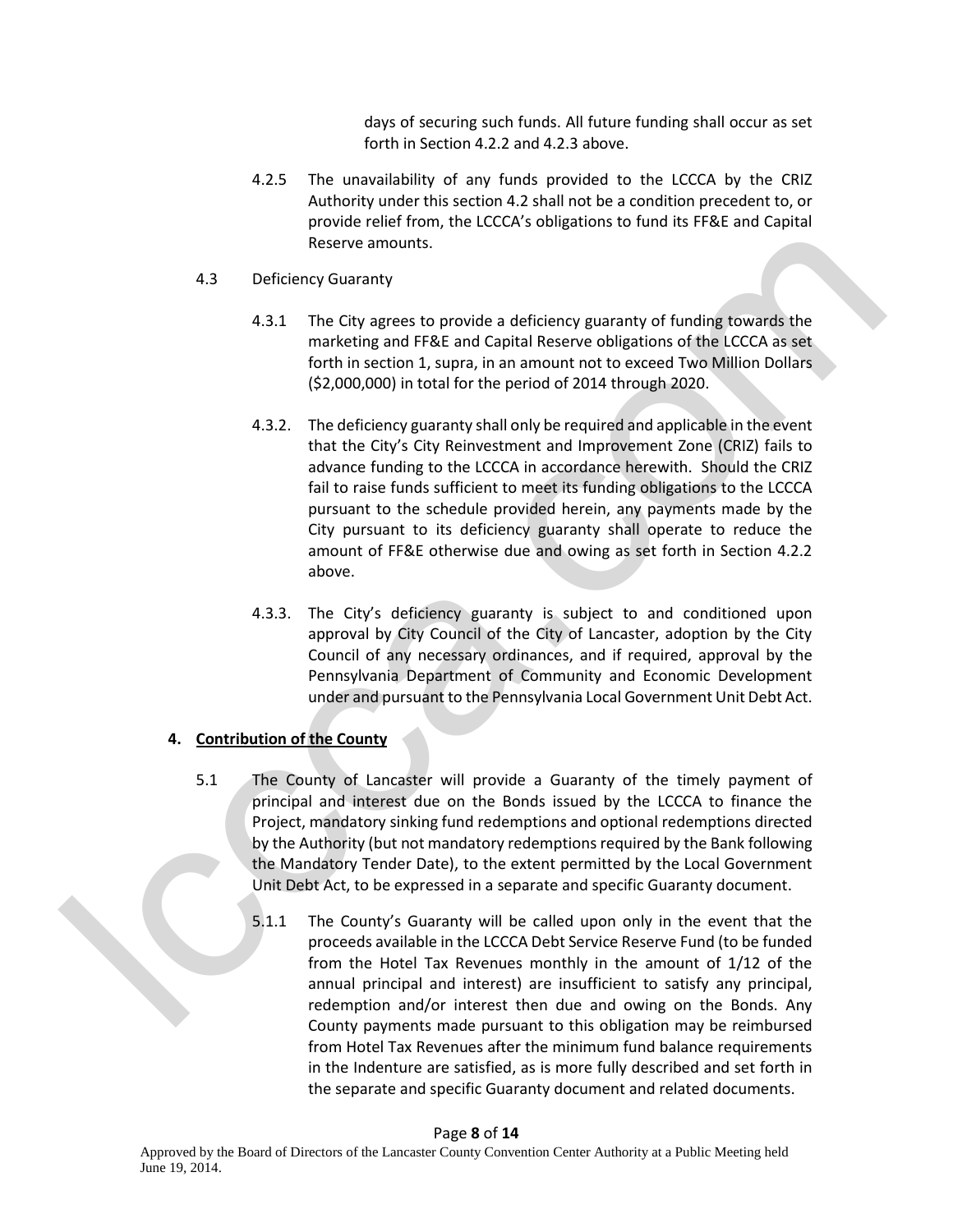- 5.1.2 The County's willingness to enter into this Guaranty of the LCCCA Bond payments is contingent upon, and directly related to, the offer and acceptance by Wells Fargo of an interest rate equal to the sum of (i) the Index (70% of LIBOR or 100% of SIFMA) and (ii) the Applicable Spread (initially 75 basis points, subject to the maintenance of certain ratings assigned to the long term, unenhanced general obligation debt of the County).
- 5.1.3 The Hotel Room Rental Tax revenues shall provide the source of funding for the obligations of the County with regard to the Guaranty.
- 5.2 This guaranty will remain in effect for the life of the Bonds.

# **5. Marketing Consortium**

- 6.1 The City (also representing RACL), LCCCA, and the County agree to the creation of a Marketing Consortium which, between 2014 and 2020, shall set policy, provide direction, and advise the LCCCA as to oversight and approval of the marketing expenditures recommended by the Convention Center Unit's operator associated with the activities set forth in Sections 1.1.1, 1.1.3, and 4.1 in accordance with the Qualified Convention Center Management Agreement for the Lancaster County Convention Center dated January 23, 2002. The preceding expenditures will be targeted for the marketing, advertising, promotion and financial incentives necessary to secure Priority 1 and Priority 2 events held at the Convention Center Unit. Legative to the total contribute of the thermal state and the control of the theorem and the control of the control of the control of the control of the Control of the Control of the Control of the Control of the Control
	- 6.1.1 Priority 1 events in the Lancaster County Convention Center are defined for these purposes as: multiple day, state, regional, and national conventions, tradeshows, corporate meetings and competitions that utilize the Convention Center Unit space and produce 500 or more peak night guestrooms and/or 1,500 total room night production (max 4 nights) with overflow rooms to Lancaster County that are above and beyond the rooms booked at the integrated Marriott hotel. This business must also generate room rental and/or other ancillary revenues for the convention center.
	- 6.1.2 Priority 2 events in the Lancaster County Convention Center are defined for these purposes as: multiple day, state, regional, and national conventions, tradeshows, corporate meetings and competitions that utilize the Convention Center Unit space and produce 300 or more peak night guestrooms and/or 900 total room night production (max 4 nights) with overflow rooms to Lancaster County that are above and beyond the rooms booked at the integrated Marriott hotel. This business must also generate room rental and/or other ancillary revenues for the convention center.
	- 6.2 Day-to-day responsibility for the planning, administration, management, and implementation of the marketing plan for Priority 1 and Priority 2 events is delegated to the Convention Center Unit's operator.

### Page **9** of **14**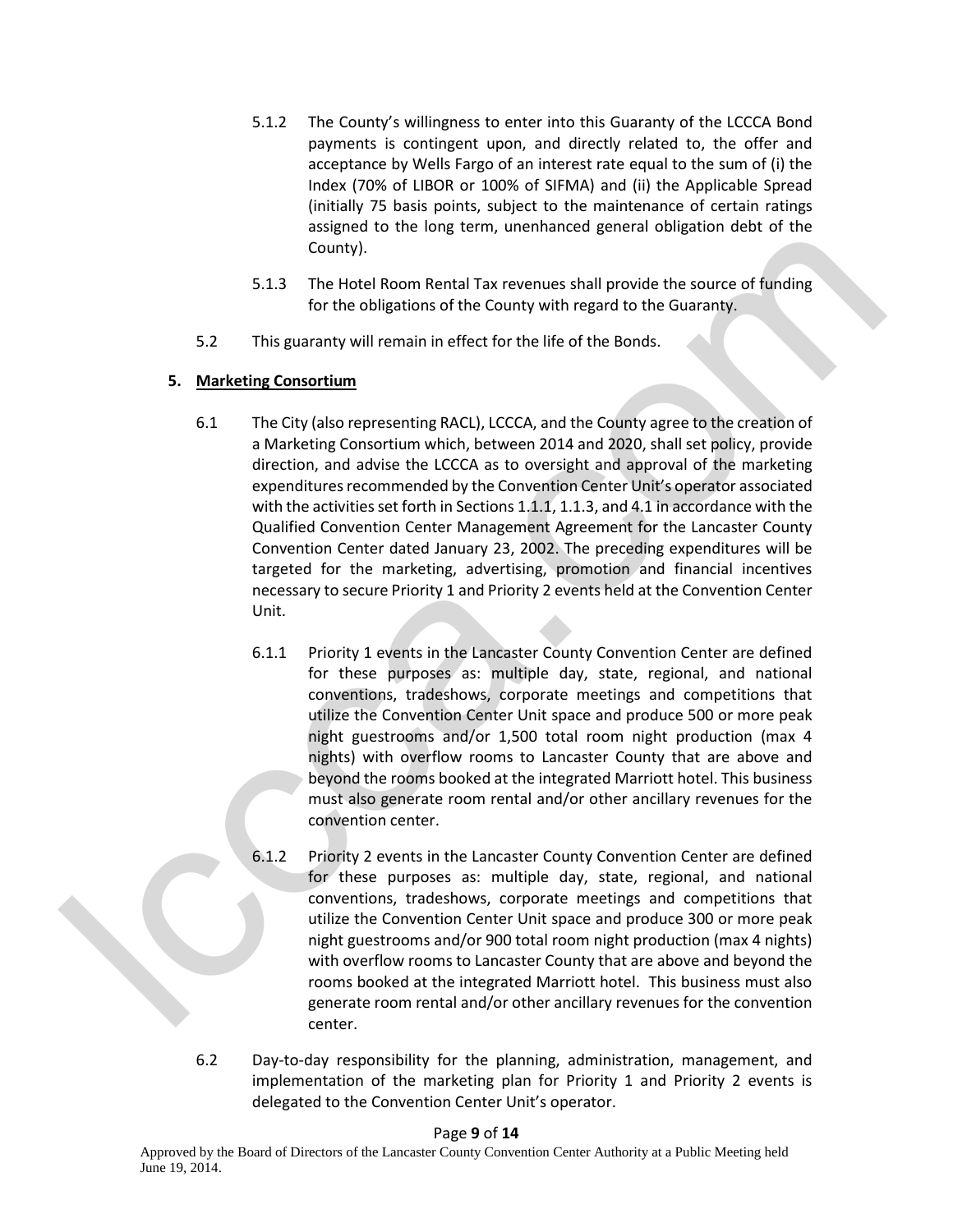- 6.3 The Convention Center Unit's operator will report efforts, results, and future plans on a quarterly basis to the Marketing Consortium.
- 6.4 Annually, the Convention Center Unit's operator will present to County Commissioners, at one of their public meetings, a summary of the year's marketing campaign. The presentation to the County Commissioners is to include typical Convention Center marketing and sales metrics. The Convention Center Unit's operator will also provide a financial accounting of the marketing plan; including stakeholder contributions, sales expenses, sales revenue, and economic impact of the public Convention Center.

# **7. Default and Remedies**

- 7.1 If an event of default has occurred and is continuing with respect to any LCCCA Bond Documents, then notwithstanding any agreement, expressed or implied, between or among the Bank, the Trustee, the County and the LCCCA to waive, modify or suspend enforcement of any of the rights of the Bank or obligations of the LCCCA, the LCCCA shall immediately notify the Trustee and the parties hereto that a default has occurred and for the purpose of instructing the Trustee to direct the County Treasurer to remit 100% of the HRRT into the Convention Center Authority Trust Fund which will be used by the LCCCA to meet its obligations under the LCCCA Bond Documents.
- 7.2 An "Event of Default", for purposes of this Agreement, shall occur by any party hereunder if that party fails to comply with any provision or requirement contained or referenced in this Agreement or the Recognition Agreements (as amended); provided, no default shall occur hereunder unless written notice shall have been given to all parties to this Agreement and ten (10) days shall have elapsed after receipt of such notice without the cure thereof, provided, however, that if such default is not reasonably capable of being cured within such ten (10) day period and if the defaulting party shall have commenced to cure same, no default shall occur so long as such defaulting party continuously and diligently pursues the cure thereof to completion, but in no event to exceed sixty (60) days. contribute community to the controllation of the community of the controllation of the person of the person of the person of the controllation of the controllation of the controllation of the controllation of the controlla
	- 7.3 Upon the occurrence and continuation of an Event of Default under this Agreement, any or all of the non-defaulting parties shall have the right to bring an action for specific performance of this Agreement, all parties hereto agreeing that monetary damages are not sufficient to make the other parties whole for a default under this Agreement.
	- 7.4 The parties hereto waive all rights to claim or assert consequential, special and punitive damages in connection with this Agreement.
	- 7.5 In any proceeding arising under this Agreement, the prevailing party(ies) shall be entitled to recover the costs of the proceeding, as well as reasonable attorneys' fees and expenses before and at trial, on appeal, in bankruptcy and in post judgment collection, as such post judgment costs may be awarded by the court.

### Page **10** of **14**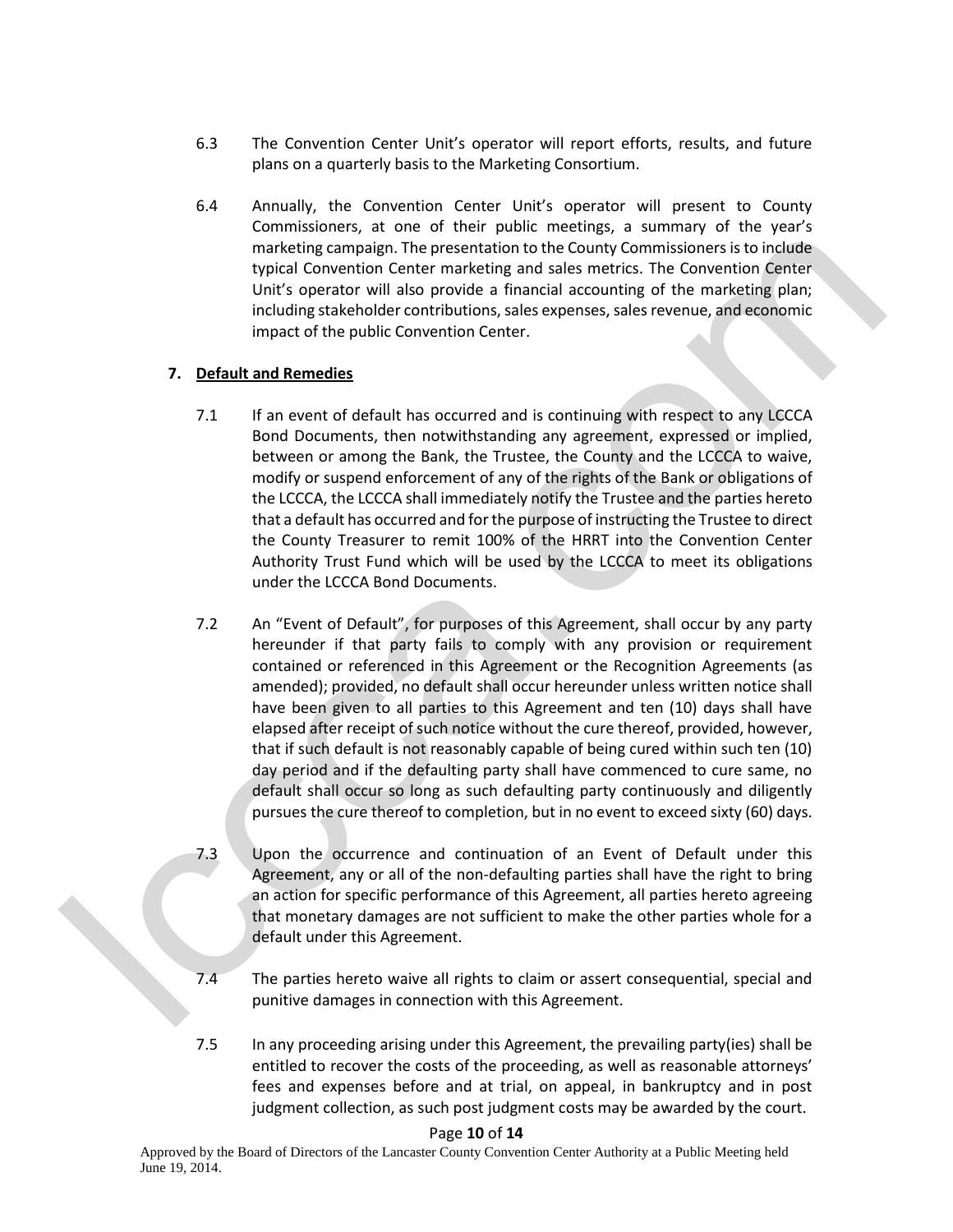#### **8. Miscellaneous**

- 8.1 The validity, performance and all matters relating to the interpretation and effect of this Agreement and any amendment thereto shall be governed by the laws of the Commonwealth of Pennsylvania, excluding its rules with respect to conflict of laws. The parties consent to the personal jurisdiction of the state court in Lancaster County, Commonwealth of Pennsylvania, and the federal court in the Eastern District of the Commonwealth of Pennsylvania, which courts shall constitute the exclusive forum for all court proceedings involving the enforcement of this Agreement and the resolution of all disputes related to the subject of this Agreement, whenever, wherever and however arising, whether at law, in equity or otherwise and whether the dispute involves an alleged breach of contract, violation of law or tort of any kind.
- 8.2 This Agreement shall not be assigned by any party without the prior written consent of the others.
- 8.3 Each party hereto represents and warrants to the other that (i) it has adequate power and authority to conduct its business as presently conducted or contemplated hereby to be conducted by it, to enter into this Agreement and to perform its obligations hereunder, and (ii) the individual executing this Contract has, is vested with, and possesses fully authority to bind the party on whose behalf he or she executes this Agreement. Further, the parties represent to each other that this Agreement has been duly authorized, executed and delivered by it and does not contravene any law, rule or regulation applicable to it. Counter. Communication is Personalysin and the indetermination of the Communication of the Communication of the Communication of the Communication of the Communication of the Communication of the Communication of the Comm
	- 8.4 All notices to be given by either party to the other shall be in writing and shall be effective upon receipt, and may be delivered or mailed by certified mail, return receipt requested, postage prepaid, or sent by a nationally recognized overnight carrier addressed as set forth below.

City of Lancaster County of Lancaster Attn: Mayor Attn: Chief Clerk 120 North Duke Street 150 N. Queen St. Lancaster, Pennsylvania 17608 Lancaster, Pennsylvania 17603

With a copy to: With a copy to: City of Lancaster City of Lancaster County of Lancaster Attn: Solicitor **Attn** : Solicitor **Attn** : Solicitor 120 North Duke Street 150 N. Queen St., Suite 714

To City: To County:

Lancaster, Pennsylvania 17608 Lancaster, Pennsylvania 17603

### To LCCCA:

Lancaster County Convention Center Authority Attn: Executive Director 25 South Queen Street Lancaster, Pennsylvania 17603

#### Page **11** of **14**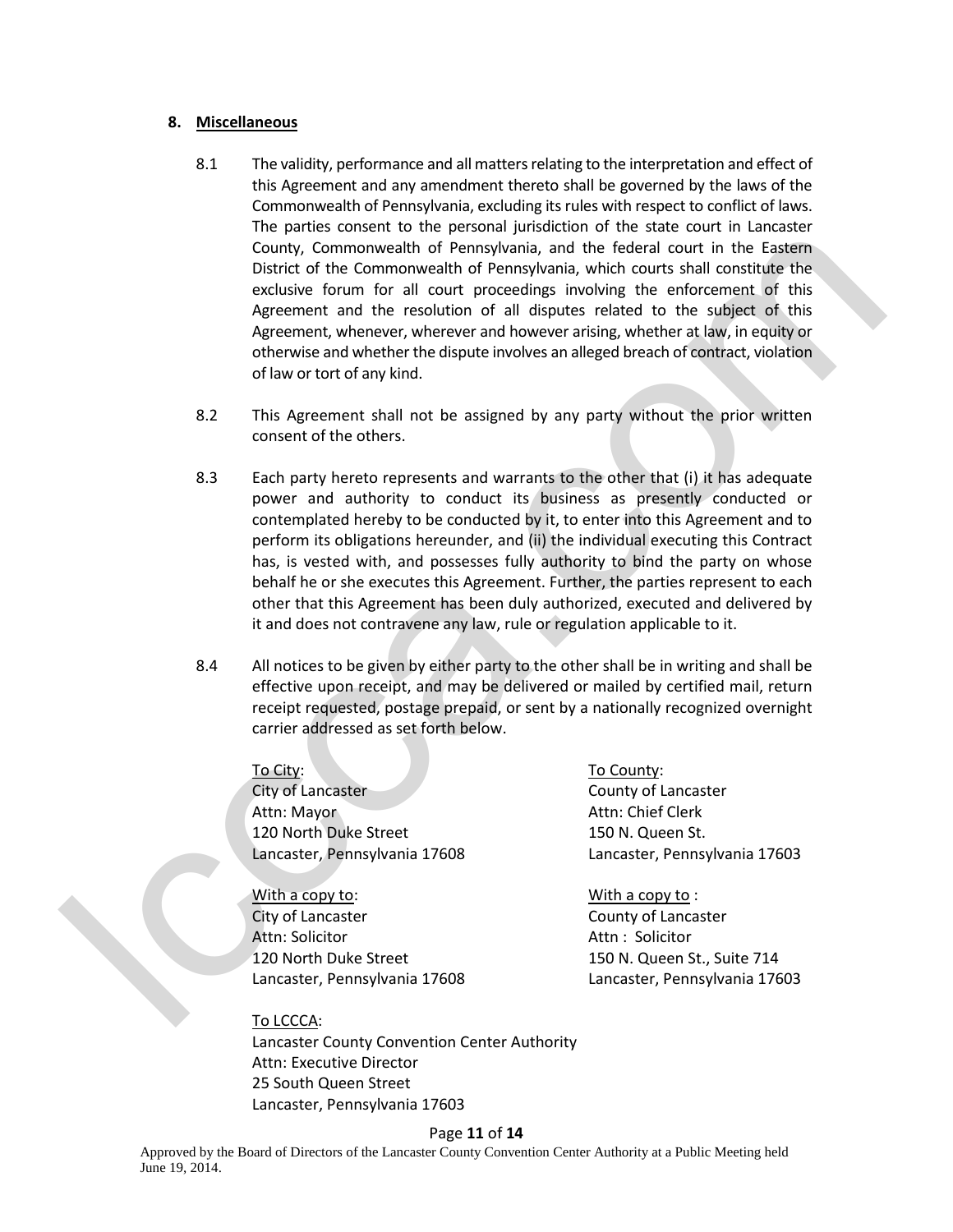To PDCVB: Pennsylvania Dutch Convention & Visitors Bureau Attn: President 501 Greenfield Road Lancaster, Pennsylvania 17601

To Redevelopment Authority: Redevelopment Authority of the City of Lancaster 120 North Duke Street Lancaster, PA 17608

 To CRIZ Authority: Lancaster City Revitalization and Improvement Zone Authority 120 North Duke Street Lancaster, PA 17608

 or such other addresses as either party may designate by written notice to the other by the method above.

- 8.5 This Agreement shall not be amended, modified, changed, waived, discharged, terminated or assigned without the prior written consent of the party or parties against whom the enforcement of said alteration is sought.
- 8.6 No action or failure to act by the parties shall constitute a waiver of a right or duty afforded them under the Agreement, nor shall such action or failure to act constitute approval of or acquiescence in a breach hereunder, except as may be specifically agreed in writing.
- 8.7 If in any judicial proceedings a court shall refuse to enforce any provision of this Agreement, then such unenforceable provision shall be deemed eliminated from this Agreement for the purpose of such proceedings, to the extent necessary to permit the remaining provisions to be enforced, unless the provision(s) invalidated relate to the payment of money, in which event this Agreement will be terminated unless the parties agree to an amendment which is the economic equivalent of the provision(s) invalidated. To the full extent, however, that the provisions of any applicable law may be waived, they are hereby waived to the end that this Agreement be deemed to be valid and binding agreement enforceable in accordance with its terms, and in the event that any provision hereof shall be found to be invalid or unenforceable, such provision shall be construed by limiting it so as to be valid and enforceable to the maximum extent consistent with and possible under applicable law. To Redecesions<br>ment Authority<br>of the City of Lancaster<br>120 Norm Duke Street<br>120 Norm Duke Street<br>120 Norm Duke Street<br>120 Norm Duke Street<br>120 Norm Duke Street<br>120 Norm Duke Street<br>120 Norm Duke Street<br>120 Norm Duke Street
	- 8.8 Nothing in this Agreement is intended nor shall it be construed or interpreted to waive or modify the immunities and limitations on liability provided for by law in Pennsylvania Statutes section 76.28, including but not limited to the Pennsylvania Political Subdivision Tort Claims Act 42-PA C.S.A. Section 8541 et seq.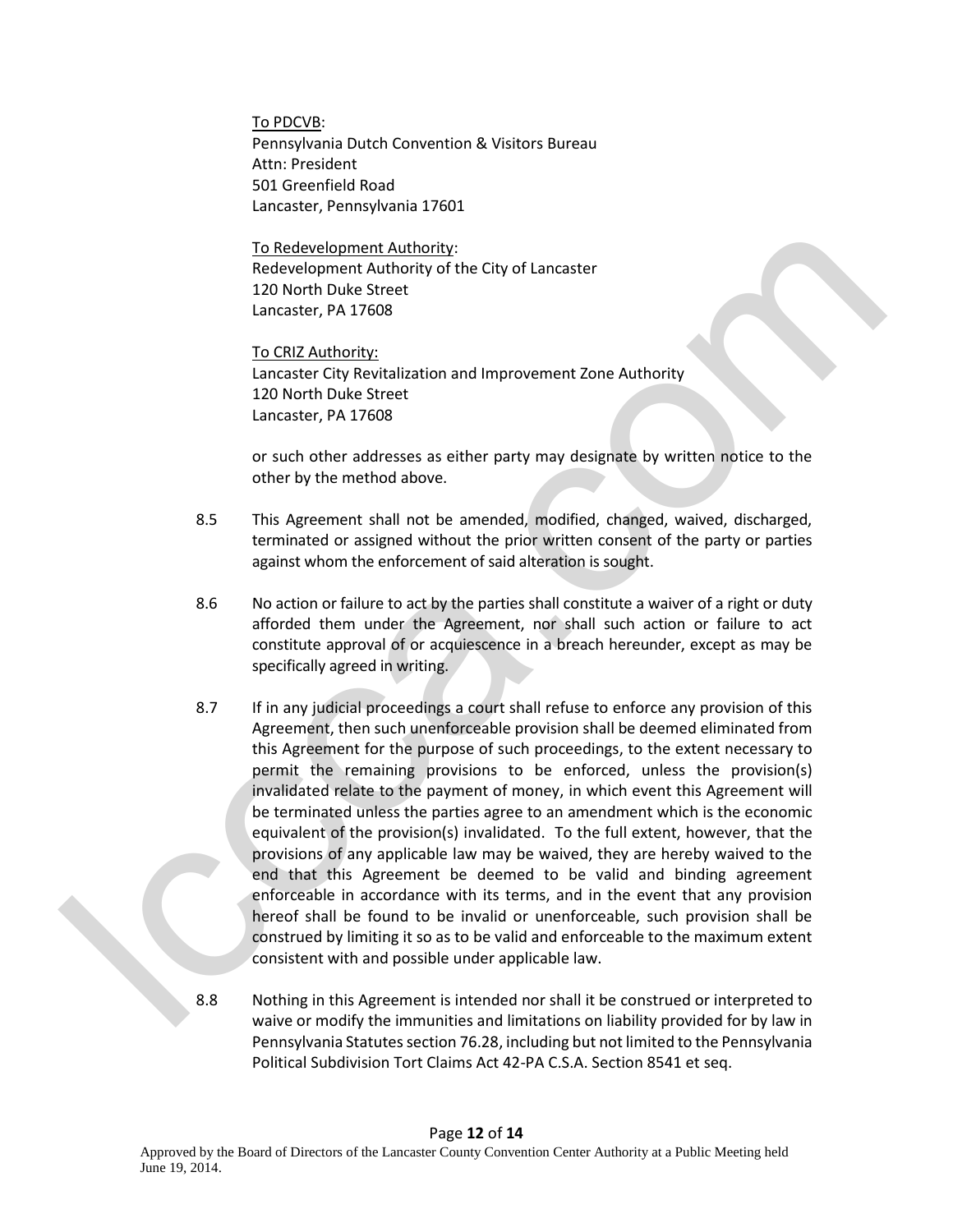- 8.9 This Agreement shall be effective as to each party only upon proper execution and delivery by each party hereto. This Agreement may be executed in multiple counterparts, each of which shall be treated as an original, but all of which shall together constitute one and the same instrument.
- 8.10 All of the recitals set forth at the outset of this Agreement are incorporated into, and form a material part of, this Agreement.
- 8.12 Any intention to create a joint venture or partnership between or among the parties is hereby expressly disclaimed.
- 8.13 The City and County shall be added as an additional insured on the liability insurance policy applicable to the Condo Association. Any and all expenses associated with adding the City and the County shall be paid 100% by the LCCCA.

|                           | ບ.⊥ບ            | All of the recitals set forth at the outset of this Agreement are incorporated into,<br>and form a material part of, this Agreement.                                                                                                          |
|---------------------------|-----------------|-----------------------------------------------------------------------------------------------------------------------------------------------------------------------------------------------------------------------------------------------|
|                           | 8.12            | Any intention to create a joint venture or partnership between or among the<br>parties is hereby expressly disclaimed.                                                                                                                        |
|                           | 8.13            | The City and County shall be added as an additional insured on the liability<br>insurance policy applicable to the Condo Association. Any and all expenses<br>associated with adding the City and the County shall be paid 100% by the LCCCA. |
|                           |                 | IN WITNESS WHEREOF, the duly authorized representatives of the parties have set their hand on<br>the date first written above.                                                                                                                |
| LCCCA:                    |                 |                                                                                                                                                                                                                                               |
|                           | BY:             |                                                                                                                                                                                                                                               |
|                           | WITNESS:        |                                                                                                                                                                                                                                               |
|                           |                 |                                                                                                                                                                                                                                               |
| PDCVB:                    |                 |                                                                                                                                                                                                                                               |
|                           | BY:             |                                                                                                                                                                                                                                               |
|                           | <b>WITNESS:</b> |                                                                                                                                                                                                                                               |
|                           |                 |                                                                                                                                                                                                                                               |
| <b>CITY OF LANCASTER:</b> |                 |                                                                                                                                                                                                                                               |
|                           |                 |                                                                                                                                                                                                                                               |
|                           | WITNESS:        |                                                                                                                                                                                                                                               |
|                           |                 |                                                                                                                                                                                                                                               |
|                           |                 | Page 13 of 14                                                                                                                                                                                                                                 |